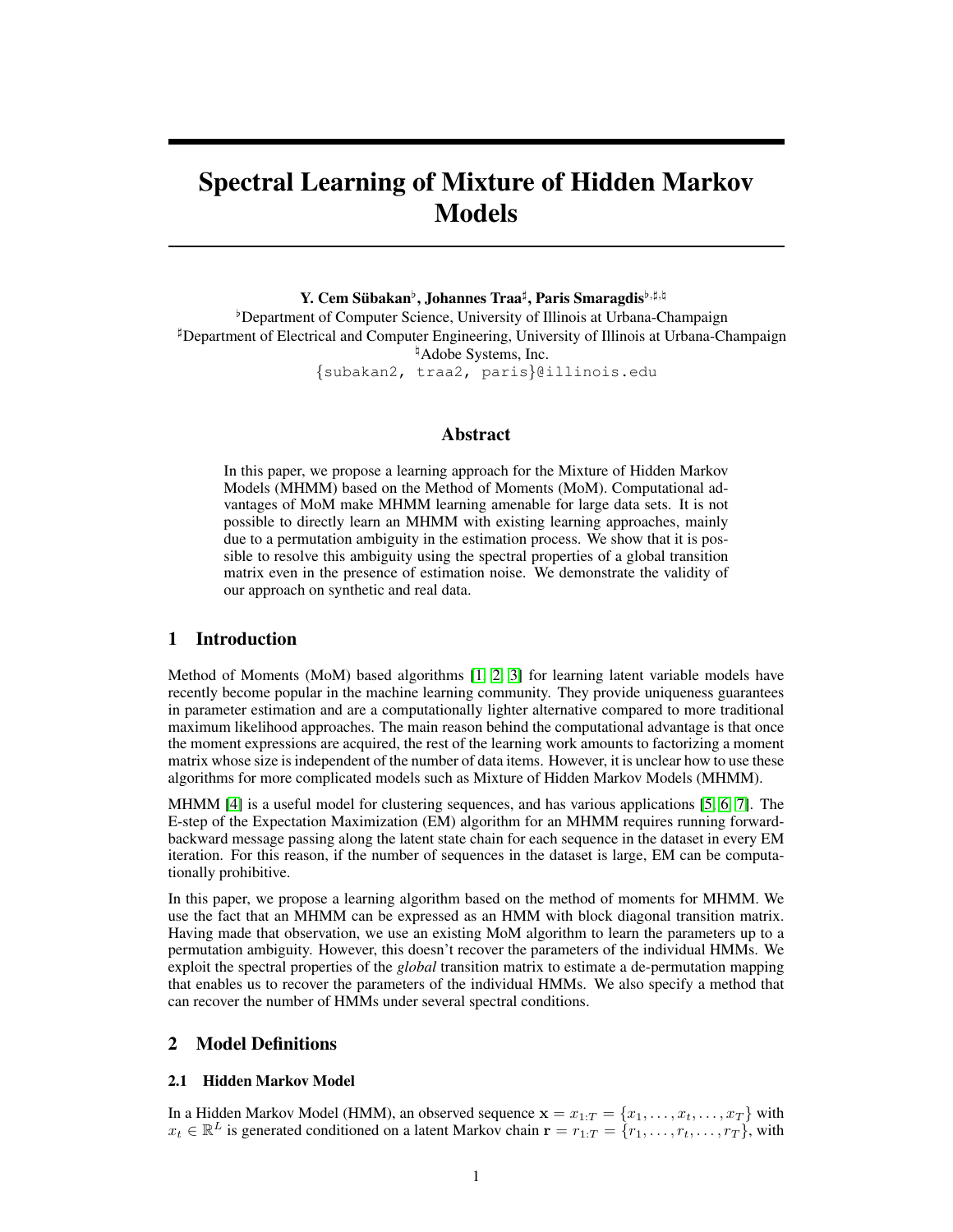$r_t \in \{1, ..., M\}$ . The HMM is parameterized by an emission matrix  $O \in \mathbb{R}^{L \times M}$ , a transition matrix  $A \in \mathbb{R}^{M \times M}$  and an initial state distribution  $\nu \in \mathbb{R}^M$ . Given the model parameters  $\theta = (O, A, \nu)$ , the likelihood of an observation sequence  $x_{1:T}$  is defined as follows:

$$
p(x_{1:T}|\theta) = \sum_{r_{1:T}} p(x_{1:T}, r_{1:T}|\theta) = \sum_{r_{1:T}} \prod_{t=1}^{T} p(x_t|r_t, O) p(r_t|r_{t-1}, A)
$$
  
=  $1_M^{\top} A \operatorname{diag}(p(x_T | :, O)) \cdots A \operatorname{diag}(p(x_1 | :, O)) \nu = 1_M^{\top} \left(\prod_{t=1}^{T} A \operatorname{diag}(O(x_t))\right) \nu, (1)$ 

where  $1_M \in \mathbb{R}^M$  is a column vector of ones, we have switched from index notation to matrix notation in the second line such that summations are embedded in matrix multiplications, and we use the MATLAB colon notation to pick a row/column of a matrix. Note that  $O(x_t) := p(x_t | :, O)$ . The model parameters are defined as follows:

•  $\nu(u) = p(r_1 = u | r_0) = p(r_1 = u)$  initial latent state distribution •  $A(u, v) = p(r_t = u | r_{t-1} = v), t > 2$  latent state transition matrix •  $O(:, u) = \mathbb{E}[x_t | r_t = u]$  emission matrix

The choice of the observation model  $p(x_t|r_t)$  determines what the columns of O correspond to:

- Gaussian:  $p(x_t|r_t = u) = \mathcal{N}(x_t; \mu_u, \sigma^2) \Rightarrow O(:, u) = \mathbb{E}[x_t|r_t = u] = \mu_u$ . • Poisson:  $p(x_t|r_t = u) = \mathcal{P}\mathcal{O}(x_t; \lambda_u) \Rightarrow O(:,u) = \mathbb{E}[x_t|r_t = u] = \lambda_u.$ • Multinomial:  $p(x_t|r_t = u) = Mult(x_t; p_u, S) \Rightarrow O(:, u) = \mathbb{E}[x_t|r_t = u] = p_u$ .
- The first model is a multivariate, isotropic Gaussian with mean  $\mu_u \in \mathbb{R}^L$  and covariance  $\sigma^2 I \in$

 $\mathbb{R}^{L\times L}$ . The second distribution is Poisson with intensity parameter  $\lambda_u \in \mathbb{R}^L$ . This choice is particularly useful for counts data. The last density is a multinomial distribution with parameter  $p_u \in \mathbb{R}^L$ and number of draws S.

#### 2.2 Mixture of HMMs

The Mixture of HMMs (MHMM) is a useful model for clustering sequences where each sequence is modeled by one of K HMMs. It is parameterized by K emission matrices  $O_k \in \mathbb{R}^{L \times M}$ , K transition matrices<sup>1</sup>  $A_k \in \mathbb{R}^{M \times M}$ , and K initial state distributions  $\nu_k \in \mathbb{R}^M$  as well as a cluster prior probability distribution  $\pi \in \mathbb{R}^K$ . Given the model parameters  $\theta_{1:K} = (O_{1:K}, A_{1:K}, \nu_{1:K}, \pi)$ , the likelihood of an observation sequence  $\mathbf{x}_n = \{x_{1,n}, x_{2,n}, \ldots, x_{T_n,n}\}$  is computed as a convex combination of the likelihood of K HMMs:

$$
p(\mathbf{x}_n | \theta_{1:K}) = \sum_{k=1}^K p(h_n = k) p(\mathbf{x}_n | h_n = k, \theta_k) = \sum_{k=1}^K \pi_k \sum_{r_{1:T_n,n}} p(\mathbf{x}_n, \mathbf{r}_n | h_n = k, \theta_k)
$$
  

$$
= \sum_{k=1}^K \pi_k \sum_{r_{1:T_n,n}} \prod_{t=1}^{T_n} p(x_{t,n} | r_{t,n}, h_n = k, O_k) p(r_{t,n} | r_{t-1,n}, h_n = k, A_k)
$$
  

$$
= \sum_{k=1}^K \pi_k \left\{ 1 \int\limits_{t=1}^T \left( \prod_{t=1}^{T_n} A_k \text{diag}(O_k(x_{t,n})) \right) \nu_k \right\},
$$
 (2)

where  $h_n \in \{1, 2, \ldots, K\}$  is the latent cluster indicator,  $\mathbf{r}_n = \{r_{1,n}, r_{2,n}, \ldots, r_{T_n,n}\}$  is the latent state sequence for the observed sequence  $x_n$ , and  $O_k(x_{t,n})$  is a shorthand for  $p(x_{t,n} | \cdot, h_n = k, O_k)$ . Note that if a sequence is assigned to the  $k^{\text{th}}$  cluster ( $h_n = k$ ), the corresponding HMM parameters  $\theta_k = (A_k, O_k, \nu_k)$  are used to generate it.

<sup>&</sup>lt;sup>1</sup>Without loss of generality, the number of hidden states for each HMM is taken to be M to keep the notation uncluttered.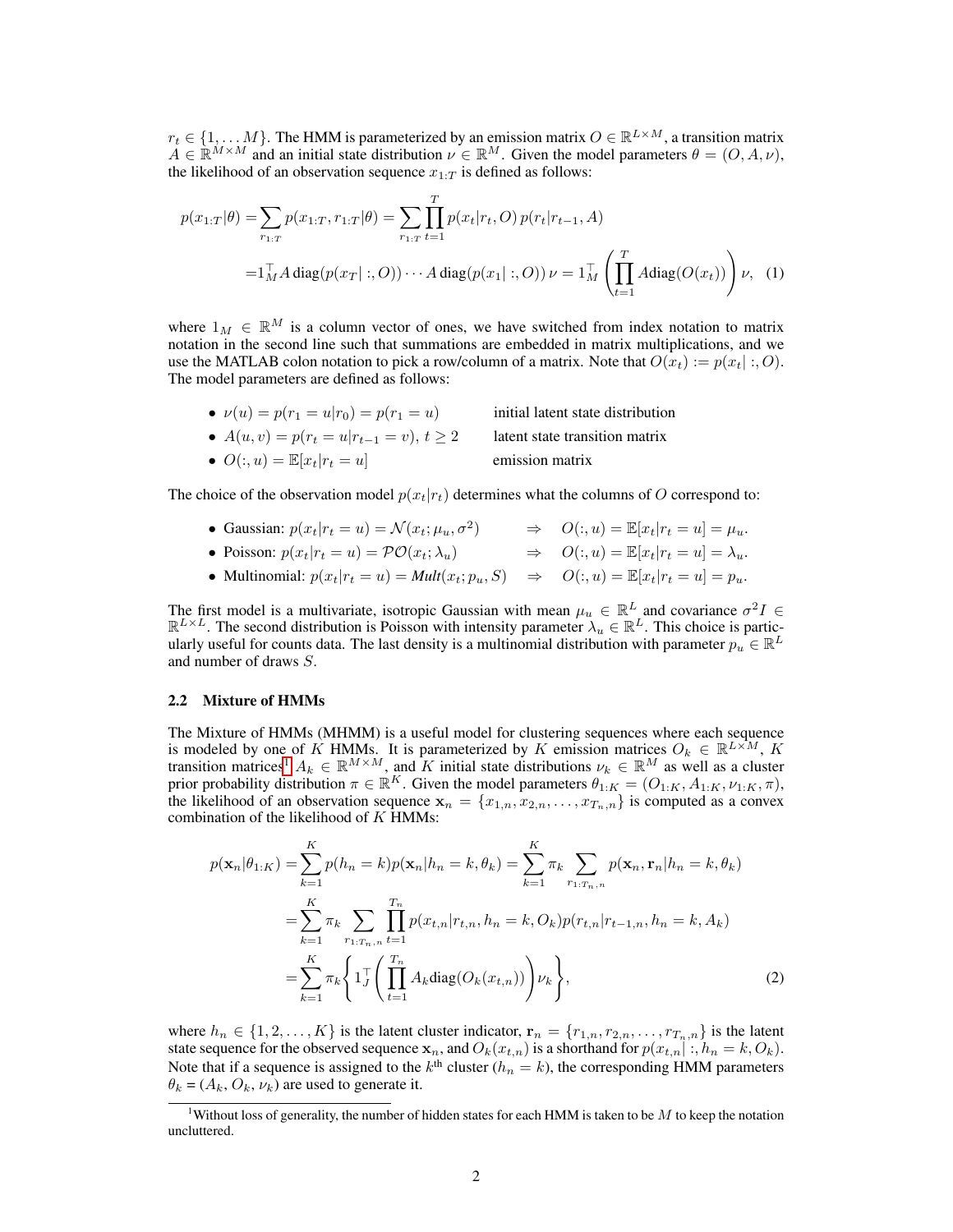# 3 Spectral Learning for MHMMs

Traditionally, the parameters of an MHMM are learned with the Expectation-Maximization (EM) algorithm. One drawback of EM is that it requires a good initialization. Another issue is its computational requirements. In every iteration, one has to perform forward-backward message passing for every sequence, resulting in a computationally expensive process, especially when dealing with large datasets.

The proposed MoM approach avoids the issues associated with EM by leveraging the information in various moments computed from the data. Given these moments, which can be computed efficiently, the computation time of the learning algorithm is independent of the amount of data (number of sequences *and* their lengths).

Our approach is mainly based on the observation that an MHMM can be seen as a single HMM with a block-diagonal transition matrix. We will first establish this proposition and discuss its implications. Then, we will describe the proposed learning algorithm.

## 3.1 MHMM as an HMM with a special structure

## Lemma 1:

An MHMM with *local* parameters  $\theta_{1:K} = (O_{1:K}, A_{1:K}, \nu_{1:K}, \pi)$  is an HMM with *global* parameters  $\bar{\theta} = (\bar{O}, \bar{A}, \bar{\nu})$ , where:

$$
\bar{O} = [O_1 \ O_2 \ \dots \ O_K] \quad , \quad \bar{A} = \begin{bmatrix} A_1 & \mathbf{0} & \dots & \mathbf{0} \\ \mathbf{0} & A_2 & \dots & \mathbf{0} \\ & & \ddots & \\ \mathbf{0} & \mathbf{0} & \dots & A_K \end{bmatrix} \quad , \quad \bar{\nu} = \begin{bmatrix} \pi_1 \nu_1 \\ \pi_2 \nu_2 \\ \vdots \\ \pi_K \nu_K \end{bmatrix} \quad . \tag{3}
$$

**Proof:** Consider the MHMM likelihood for a sequence  $x_n$ :

$$
p(\mathbf{x}_{n}|\theta_{1:K}) = \sum_{k=1}^{K} \pi_{k} \left\{ 1_{M}^{\top} \left( \prod_{t=1}^{T_{n}} A_{k} \operatorname{diag}(O_{k}(x_{t})) \right) \nu_{k} \right\}
$$
  
\n
$$
= 1_{MK}^{\top} \left( \prod_{t=1}^{T_{n}} \begin{bmatrix} A_{1} & \mathbf{0} & \dots & \mathbf{0} \\ \mathbf{0} & A_{2} & \dots & \mathbf{0} \\ & & \ddots & \\ \mathbf{0} & \mathbf{0} & \dots & A_{K} \end{bmatrix} \operatorname{diag}([O_{1} \ O_{2} \ \dots \ O_{K}] (x_{t})) \right) \begin{bmatrix} \pi_{1} \nu_{1} \\ \pi_{2} \nu_{2} \\ \vdots \\ \pi_{K} \nu_{K} \end{bmatrix}
$$
  
\n
$$
= 1_{MK}^{\top} \left( \prod_{t=1}^{T_{n}} \bar{A} \operatorname{diag}(\bar{O}(x_{t})) \right) \bar{\nu},
$$
\n(4)

where  $[O_1 \ O_2 \ \ldots \ O_K](x_t) := \overline{O}(x_t)$ . We conclude that the MHMM and an HMM with parameters  $\bar{\theta}$  describe equivalent probabilistic models.

We see that the state space of an MHMM consists of  $K$  disconnected regimes. For each sequence sampled from the MHMM, the first latent state  $r_1$  determines what region the entire latent state sequence lies in.

## 3.2 Learning an MHMM by learning an HMM

In the previous section, we showed the equivalence between the MHMM and an HMM with a blockdiagonal transition matrix. Therefore, it should be possible to use an HMM learning algorithm such as spectral learning for HMMs [1, 2] to find the parameters of an MHMM. However, the true global parameters  $\bar{\theta}$  are recovered inexactly due to noise  $\epsilon$ :  $\bar{\theta} \to \bar{\theta}_{\epsilon}$  and state indexing ambiguity via a permutation mapping  $\mathcal{P}$ :  $\bar{\theta}_{\epsilon} \to \bar{\theta}_{\epsilon}^{\mathcal{P}}$ . Consequently, the parameters  $\bar{\theta}_{\epsilon}^{\mathcal{P}} = (\bar{O}_{\epsilon}^{\mathcal{P}}, \bar{A}_{\epsilon}^{\mathcal{P}}, \bar{\nu}_{\epsilon}^{\mathcal{P}})$  obtained from the learning algorithm are in the following form:

$$
\bar{O}_{\epsilon}^{\mathcal{P}} = \bar{O}_{\epsilon} P^{\top}, \quad \bar{A}_{\epsilon}^{\mathcal{P}} = P \bar{A}_{\epsilon} P^{\top}, \quad \bar{\nu}_{\epsilon}^{\mathcal{P}} = P \bar{\nu}_{\epsilon} \quad , \tag{5}
$$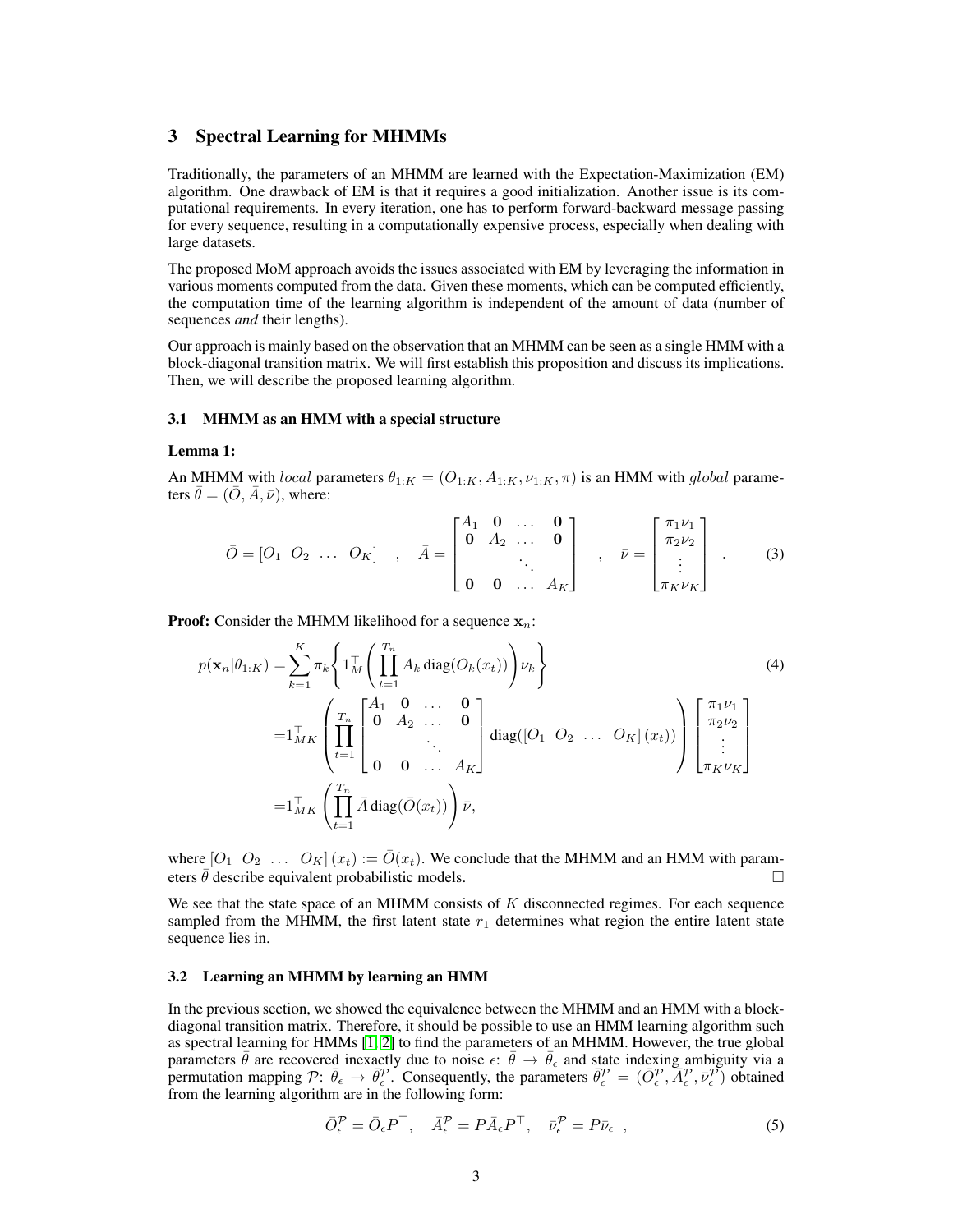where  $P$  is the permutation matrix corresponding to the permutation mapping  $P$ .

The presence of the permutation is a fundamental nuisance for MHMM learning since it causes parameter mixing between the individual HMMs. The global parameters are permuted such that it becomes impossible to identify individual cluster parameters. A brute force search to find  $P$  requires  $(MK)$ ! trials, which is infeasible for anything but very small  $MK$ . Nevertheless, it is possible to efficiently find a depermutation mapping  $\tilde{\mathcal{P}}$  using the spectral properties of the global transition matrix  $\bar{A}$ . Our ultimate goal in this section is to undo the effect of P by estimating a  $\tilde{P}$  that makes  $\bar{A}_{\epsilon}^{\mathcal{P}}$  block diagonal despite the presence of the estimation noise  $\epsilon$ .

## 3.2.1 Spectral properties of the global transition matrix

#### Lemma 2:

Assuming that each of the local transition matrices  $A_{1:K}$  has only one eigenvalue which is 1, the global transition matrix  $\overline{A}$  has  $K$  eigenvalues which are 1.

## Proof:

$$
\bar{A} = \begin{bmatrix} V_1 \Lambda_1 V_1^{-1} & \dots & 0 \\ 0 & \ddots & 0 \\ 0 & 0 & V_K \Lambda_K V_K^{-1} \end{bmatrix} = \underbrace{\begin{bmatrix} V_1 & \dots & 0 \\ 0 & \ddots & 0 \\ 0 & 0 & V_K \end{bmatrix}}_{\text{V}_K} \begin{bmatrix} \Lambda_1 & \dots & 0 \\ 0 & \ddots & 0 \\ 0 & 0 & \Lambda_K \end{bmatrix} \begin{bmatrix} V_1 & \dots & 0 \\ 0 & \ddots & 0 \\ 0 & 0 & V_K \end{bmatrix}^{-1},
$$

where  $V_k \Lambda_k V_k^{-1}$  is the eigenvalue decomposition of  $A_k$  with  $V_k$  as eigenvectors, and  $\Lambda_k$  as a diagonal matrix with eigenvalues on the diagonal. The eigenvalues of  $A_{1:K}$  appear unaltered in the eigenvalue decomposition of  $\overline{A}$ , and consequently  $\overline{A}$  has K eigenvalues which are 1.

#### Corollary 1:

$$
\lim_{e \to \infty} \bar{A}^e = \begin{bmatrix} \bar{v}_1 1_M^\top & \dots & \bar{v}_k 1_M^\top & \dots & \bar{v}_K 1_M^\top \end{bmatrix},\tag{6}
$$

where  $\bar{v}_k = [0^\top \dots v_k^\top \dots 0^\top]^\top$  and  $v_k$  is the stationary distribution of  $A_k$ ,  $\forall k \in \{1, \dots, K\}$ .

**Proof:** 
$$
\lim_{e \to \infty} (V_k \Lambda_k V_k^{-1})^e = \lim_{e \to \infty} V_k \Lambda_k^e V_k^{-1} = V_k \begin{bmatrix} 1 & 0 & \cdots & 0 \\ 0 & 0 & \cdots & 0 \\ & & \ddots & \\ 0 & 0 & \cdots & 0 \end{bmatrix} V_k^{-1} = v_k 1_M^{\top}.
$$

The third step follows because there is only one eigenvalue with magnitude 1. Since multiplying  $\overline{A}$ by itself amounts to multiplying the corresponding diagonal blocks, we have the structure in (6).  $\Box$ 

Note that equation (6) points out that the matrix  $\lim_{e\to\infty} \overline{A}^e$  consists of K blocks of size  $M \times M$ where the  $\hat{k}$ 'th block is  $v_k 1_M^{\top}$ . A straightforward algorithm can now be developed for making  $\bar{A}^{\mathcal{P}}$  block diagonal. Since the eigenvalue decomposition is invariant under permutation,  $\bar{A}$  and  $\bar{A}^{\mathcal{P}}$  have the same eigenvalues and eigenvectors. As  $e \to \infty$ , K clusters of columns appear in  $(\bar{A}^{\mathcal{P}})^e$ . Thus,  $\bar{A}^{\mathcal{P}}$  can be made block-diagonal by clustering the columns of  $(\bar{A}^{\mathcal{P}})^{\infty}$ . This idea is illustrated in the middle row of Figure 1. Note that, in an actual implementation, one would use a low-rank reconstruction by zeroing-out the eigenvalues that are not equal to 1 in  $\bar{\Lambda}$  to form  $(\bar{A}^{\mathcal{P}})^r := \bar{V}^{\mathcal{P}}(\bar{\Lambda}^{\mathcal{P}})^r (\bar{V}^{\mathcal{P}})^{-1} = (\bar{A}^{\mathcal{P}})^{\infty}$ , where  $(\bar{\Lambda}^{\mathcal{P}})^r \in \mathbb{R}^{MK \times MK}$  is a diagonal matrix with only  $K$  non-zero entries, corresponding to the eigenvalues which are  $1$ .

This algorithm corresponds to the noiseless case  $\bar{A}^{\mathcal{P}}$ . In practice, the output of the learning algorithm is  $\bar{A}_{\epsilon}^{\mathcal{P}}$  and the clear structure in Equation (6) no longer holds in  $(\bar{A}_{\epsilon}^{\mathcal{P}})^e$ , as  $e \to \infty$ , as illustrated in the bottom row of Figure 1. We can see that the three-cluster structure no longer holds for large  $e$ . Instead, the columns of the transition matrix converge to a global stationary distribution.

#### 3.2.2 Estimating the permutation in the presence of noise

In the general case with noise  $\epsilon$ , we lose the spectral property that the global transition matrix has K eigenvalues which are 1. Consequently, the algorithm described in Section 3.2.1 cannot be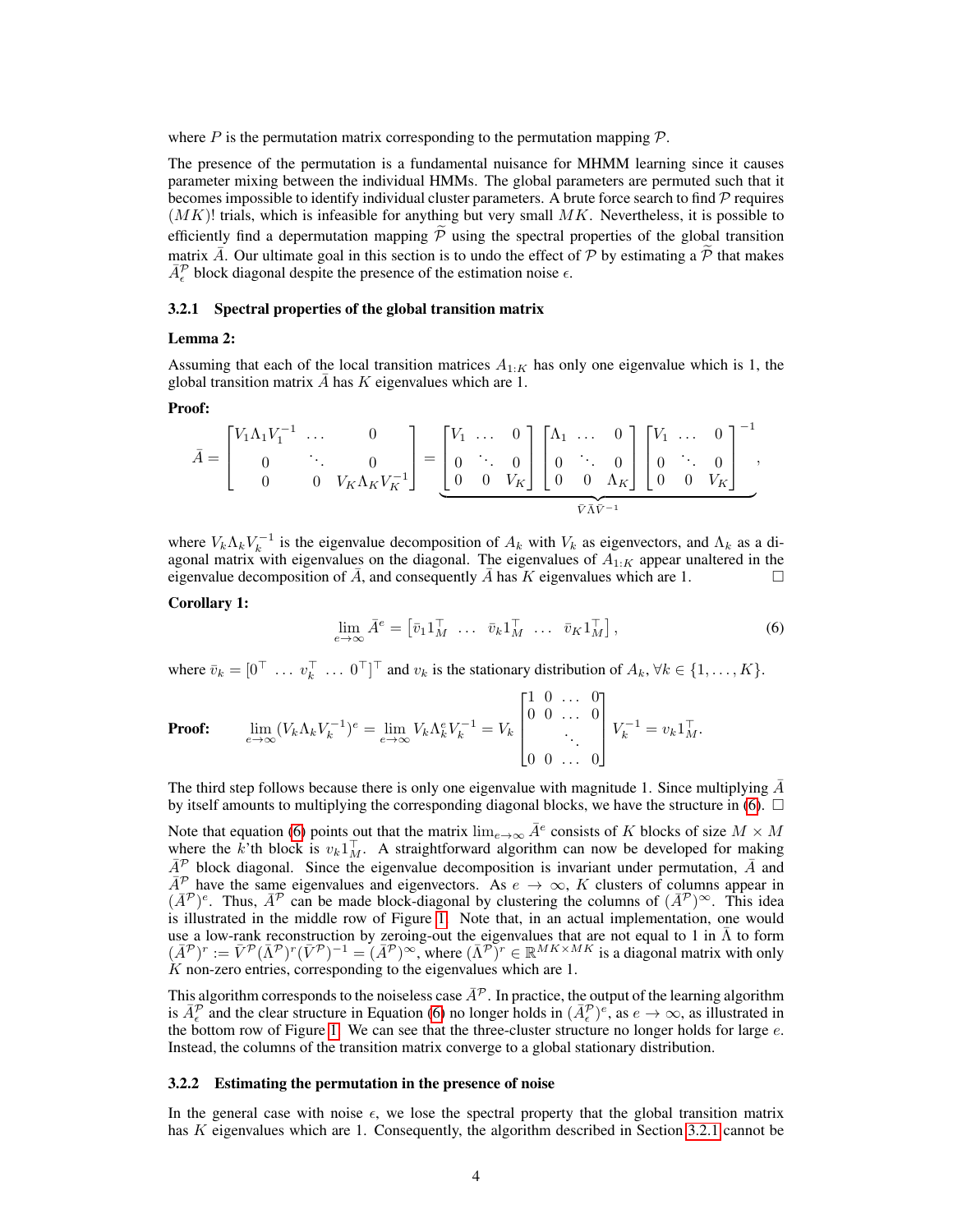

Figure 1: (Top left) Block-diagonal transition matrix after  $e$ -fold exponentiation. Each block converge to its own stationary distribution. (Top right) Same as above with permutation. (Bottom) Corrupted and permuted transition matrix after exponentiation. The true number  $K = 3$  of HMMs is clear for intermediate values of e, but as  $e \rightarrow \infty$ , the columns of the matrix converge to a global stationary distribution.

applied directly to make  $\bar{A}_{\epsilon}^{\mathcal{P}}$  block diagonal. In practice, the estimated transition matrix has only one eigenvalue with unit magnitude and  $\lim_{\epsilon\to\infty} (\bar{A}_{\epsilon}^{\mathcal{P}})^e$  converges to a global stationary distribution. However, if the noise  $\epsilon$  is sufficiently small, a depermutation mapping  $\hat{\mathcal{P}}$  and the number of HMM clusters K can be successfully estimated. We now specify the spectral conditions for this.

**Definition 1:** We denote  $\lambda_k^{\mathcal{G}} := \alpha_k \lambda_{1,k}$  for  $k \in \{1, ..., K\}$  as the global, noisy eigenvalues with  $|\lambda_k^{\mathcal{G}}| \geq |\lambda_{k+1}^{\mathcal{G}}|, \forall k \in \{1, ..., K-1\}$ , where  $\lambda_{1,k}$  is the original eigenvalue of the  $k^{\text{th}}$  cluster with magnitude 1 and  $\alpha_k$  is the noise that acts on that eigenvalue (note that  $\alpha_1 = 1$ ). We denote  $\lambda_{j,k}^{\mathcal{L}} := \beta_{j,k}\lambda_{j,k}$  for  $j \in \{2,\ldots,M\}$  and  $k \in \{1,\ldots,K\}$  as the local, noisy eigenvalues with  $|\lambda_{j,k}^{\mathcal{L}}| \geq |\lambda_{j+1,k}^{\mathcal{L}}|, \forall k \in \{1,\ldots,K\}$  and  $\forall j \in \{1,\ldots,M-1\}$ , where  $\lambda_{j,k}$  is the original eigenvalue with the j<sup>th</sup> largest magnitude in the  $k<sup>th</sup>$  cluster, and  $\beta_{j,k}$  is the noise that acts on that eigenvalue.

**Definition 2:** The low-rank eigendecomposition of the estimated transition matrix  $\bar{A}_{\epsilon}^{\mathcal{P}}$  is defined as  $A_{\epsilon}^r := V \Lambda^r V^{-1}$ , where V is a matrix with eigenvectors in the columns and  $\Lambda^r$  is a diagonal matrix with eigenvalues  $\lambda_{1:K}^{\mathcal{G}}$  in the first K entries.

# Conjecture 1:

If  $|\lambda_K^{\mathcal{G}}| > \max_{k \in \{1, ..., K\}} |\lambda_{2,k}^{\mathcal{L}}|$ , then  $A^r$  can be formed using the eigen-decomposition of  $\overline{A}_{\epsilon}^{\mathcal{P}}$ . Then, with high probability,  $||A_{\epsilon}^r - A^r||_F \leq \mathcal{O}(1/\sqrt{TN})$ , where TN is the total number of observed √ vectors.

#### Justification:

$$
||A_{\epsilon}^{r} - A^{r}||_{F} = ||A_{\epsilon}^{r} - A + A - A^{r}||_{F} \le ||A_{\epsilon}^{r} - A||_{F} + ||A - A^{r}||_{F}
$$
  
\n
$$
= ||A - A^{r}||_{F} + ||A - A_{\epsilon} + A_{\epsilon}^{\bar{r}}||_{F}
$$
  
\n
$$
\le ||A - A^{r}||_{F} + ||A_{\epsilon}^{\bar{r}}||_{F} + ||A - A_{\epsilon}||_{F}
$$
  
\n
$$
\le 2KM + \mathcal{O}(1/\sqrt{TN}) = \mathcal{O}(1/\sqrt{TN}), \quad w.h.p.,
$$

where A is used for  $\bar{A}^{\mathcal{P}}$  to reduce the notation clutter (and similarly  $A^r$  for  $(\bar{A}^{\mathcal{P}})^r$  and so on), we used the triangle inequality for the first and second inequalities and  $A_{\epsilon}^{\bar{r}} = V \dot{\Lambda}^{\bar{r}} V^{-1}$ , where  $\Lambda^{\bar{r}}$  is a diagonal matrix of eigenvalues with the first K diagonal entries equal to zero (complement of  $\Lambda^r$ ). For the last inequality, we used the fact that  $A \in \mathbb{R}^{MK \times MK}$  has entries in the interval [0, 1] and we used the sample complexity result from [1]. The bound specified in [1] is for a mixture model, but since the two models are similar and the estimation procedure is almost identical, we are reusing it. We believe that further analysis of the spectral learning algorithm is out of the scope of this paper, so we leave this proposition as a conjecture.

Conjecture 1 asserts that, if we have enough data we should obtain an estimate  $A_{\epsilon}^{r}$  close to  $A^{r}$  in the squared error sense. Furthermore, if the following mixing rate condition is satisfied, we will be able to identify the number of clusters  $K$  from the data.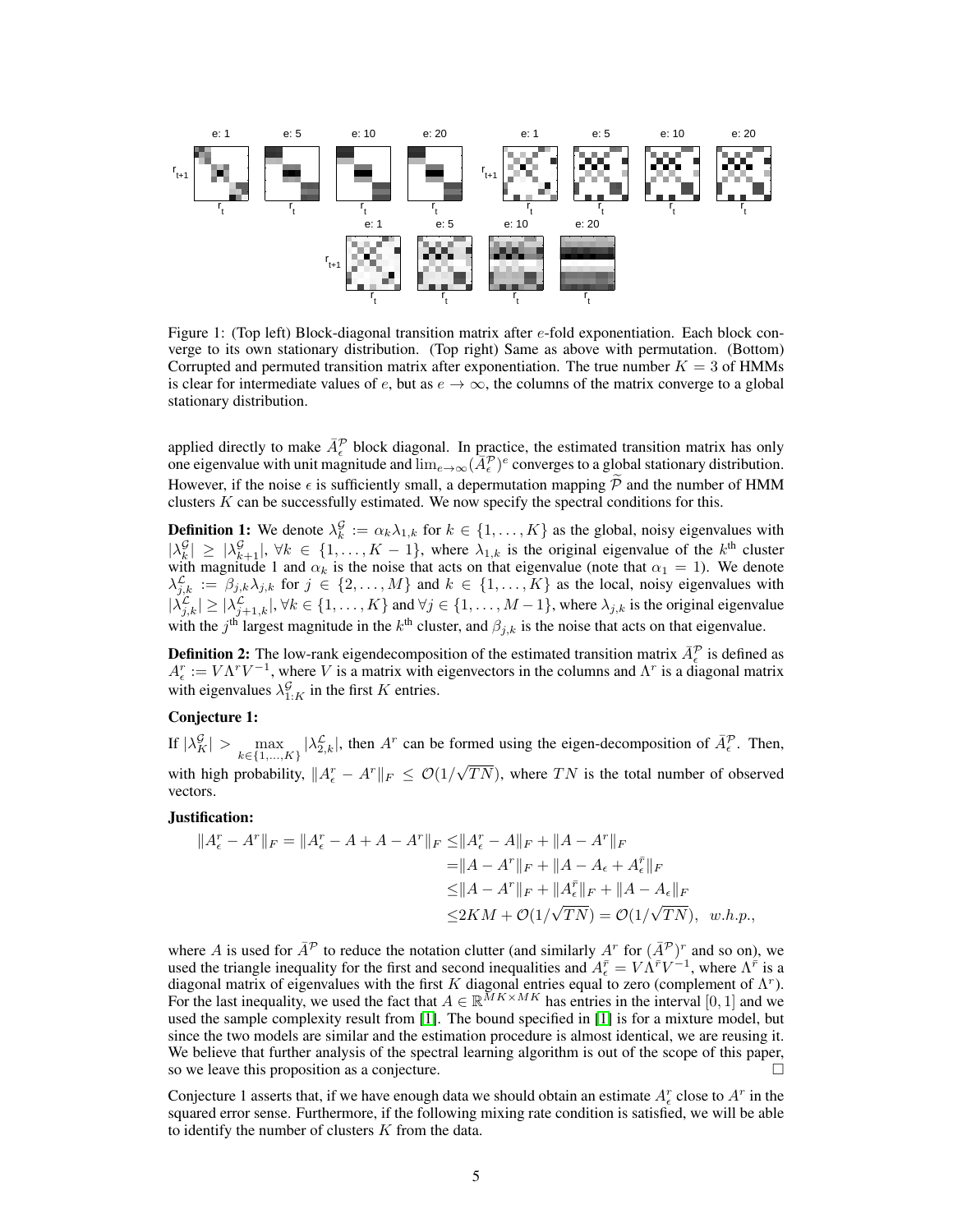

Figure 2: (Left) Number of significant eigenvalues across exponentiations. (Right) Spectral Longevity  $\mathfrak{L}_{\tilde{\lambda}_{K'}}$  with respect to the eigenvalue index  $K'.$ 

**Definition 3:** Let  $\lambda_k$  denote the  $k^{\text{th}}$  largest eigenvalue (in decreasing order) of the estimated transition matrix  $\bar{A}_{\epsilon}^{\mathcal{P}}$ . We define the quantity,

$$
\mathfrak{L}_{\tilde{\lambda}_{K'}} := \sum_{e=1}^{\infty} \left( \left[ \frac{\sum_{l=1}^{K'} |\tilde{\lambda}_l|^e}{\sum_{l'=1}^{MK} |\tilde{\lambda}_{l'}|^e} > 1 - \gamma \right] - \left[ \frac{\sum_{l=1}^{K'-1} |\tilde{\lambda}_l|^e}{\sum_{l'=1}^{MK} |\tilde{\lambda}_{l'}|^e} > 1 - \gamma \right] \right),\tag{7}
$$

as the *spectral longevity* of  $\tilde{\lambda}_{K'}$ . The square brackets [.] denote an indicator function which outputs 1 if the argument is true and 0 otherwise, and  $\gamma$  is a small number such as machine epsilon.

**Lemma 3:** If  $|\lambda_K^{\mathcal{G}}| > \max_{k \in \{1, ..., K\}} |\lambda_{2,k}^{\mathcal{L}}|$  and  $\arg \max_{K'} \frac{|\tilde{\lambda}_{K'}|^2}{|\tilde{\lambda}_{K'+1}| |\tilde{\lambda}_{K'}}$  $\frac{|\lambda_{K'}|^2}{|\widetilde{\lambda}_{K'+1}| \widetilde{\lambda}_{K'-1}|}$  = K, for  $K' \in$  $\{2, 3, \ldots, MK - 1\}$ , then  $\arg \max_{K'} \mathfrak{L}_{\tilde{\lambda}_{K'}} = K$ .

**Proof:** The first condition ensures that the top K eigenvalues are global eigenvalues. The second condition is about the convergence rates of the two ratios in equation (7). The first indicator function has the following summation inside:

$$
\frac{\sum_{l=1}^{K'}|\tilde{\lambda}_l|^e}{\sum_{l'=1}^{MK}|\tilde{\lambda}_{l'}|^e}=\frac{\sum_{l=1}^{K'-1}|\tilde{\lambda}_l|^e+|\tilde{\lambda}_{K'}|^e}{\sum_{l'=1}^{M'}|\tilde{\lambda}_{l'}|^e+|\tilde{\lambda}_{K'}|^e+|\tilde{\lambda}_{K'+1}|^e+\sum_{l'=K'+2}^{MK}|\tilde{\lambda}_{l'}|^e}
$$

.

The rate at which this term goes to 1 is determined by the spectral gap  $|\lambda_{K'}|/|\lambda_{K'+1}|$ . The smaller this ratio is, the faster the term (it is non-decreasing w.r.t.  $e$ ) converges to 1. For the second indicator function inside  $\mathfrak{L}_{\tilde{\lambda}_{K'}}$ , we can do the same analysis and see that the convergence rate is again determined by the gap  $|\lambda_{K'-1}|/|\lambda_{K'}|$ . The ratio of the two spectral gaps determines the spectral longevity. Hence, for the K' with largest ratio  $\frac{|\widetilde{\lambda}_{K'}|^2}{\sqrt{2}}$  $\frac{|\lambda_{K'}|^2}{|\tilde{\lambda}_{K'+1}||\tilde{\lambda}_{K'-1}|}$ , we have  $\arg \max_{K'} \mathfrak{L}_{\tilde{\lambda}_{K'}} = K$ .  $\Box$ 

Lemma 3 tells us the following. If the estimated transition matrix  $\bar{A}_{\epsilon}^{\mathcal{P}}$  is not *too noisy*, we can determine the number of clusters by choosing the value of K' such that it maximizes  $\mathfrak{L}_{\tilde{\lambda}_{K'}}$ . This corresponds to exponentiating the sorted eigenvalues in a finite range, and recording the number of non-negligible eigenvalues. This is depicted in Figure 2.

## 3.3 Proposed Algorithm

In previous sections, we have shown that the permutation caused by the MoM estimation procedure can be undone, and we have proposed a way to estimate the number of clusters  $K$ . We summarize the whole procedure in Algorithm 1.

# 4 Experiments

## 4.1 Effect of noise on depermutation algorithm

We have tested the algorithm's performance with respect to amount of data. We used the parameters  $K = 3$ ,  $M = 4$ ,  $L = 20$ , and we have 2 sequences with length T for each cluster. We used a Gaussian observation model with unit observation variance and the columns of the emission matrices  $O_{1:K}$  were drawn from zero mean spherical Gaussian with variance 2. Results for 10 uniformly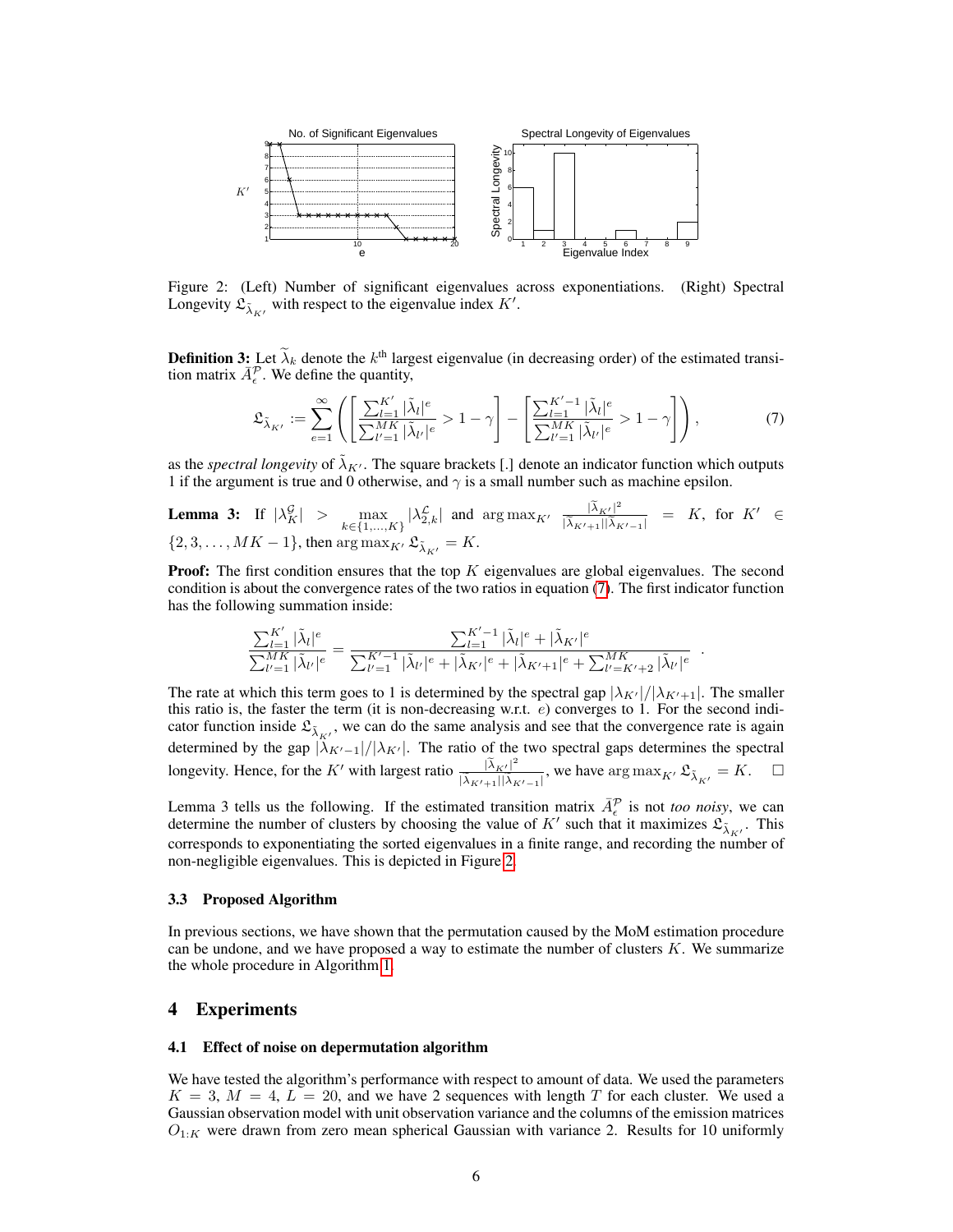# Algorithm 1 Spectral Learning for Mixture of Hidden Markov Models

**Inputs:**  $x_{1:N}$ : Sequences,  $MK$ : total number of states of global HMM.

**Output:**  $\widehat{\theta} = \left(\widehat{O}_{1:\widehat{K}}, \widehat{A}_{1:\widehat{K}}\right)$ : MHMM parameters

Method of Moments Parameter Estimation

 $(\bar{O}_{\epsilon}^{\mathcal{P}}, \bar{A}_{\epsilon}^{\mathcal{P}}) =$  HMM\_MethodofMoments  $(\mathbf{x}_{1:N}, MK)$ 

# Depermutation

Find eigenvalues of  $\bar{A}^{\mathcal{P}}_{\epsilon}$ 

Exponentiate eigenvalues for each discrete value  $e$  in a sufficiently large range.

Identify  $\hat{K}$  as the eigenvalue with largest longevity.

Compute rank- $\hat{K}$  reconstruction  $A_{\epsilon}^{r}$  via eigendecomposition.

Cluster the columns of  $A_{\iota}^r$  with  $\widehat{K}$  clusters to find a depermutation mapping  $\widetilde{\mathcal{P}}$  via cluster labels. Depermute  $\overline{O}_{\epsilon}^{\mathcal{P}}$  and  $\overline{A}_{\epsilon}^{\mathcal{P}}$  according to  $\widetilde{\mathcal{P}}$ .

Form  $\widehat{\theta}$  by choosing corresponding blocks from depermuted  $\overline{O}_{\epsilon}^{\mathcal{P}}$  and  $\overline{A}_{\epsilon}^{\mathcal{P}}$ .

Return  $\hat{\theta}$ .



Figure 3: Top row: Euclidean distance vs T. Second row: Noisy input matrix. Third row: Noisy reconstruction  $A_{\epsilon}^{r}$ . Bottom row: Depermuted matrix, numbers at the bottom indicate the estimated number of clusters.

spaced sequence lengths from 10 to 1000 are shown in Figure 3. On the top row, we plot the total error (from centroid to point) obtained after fitting k-means with true number of HMM clusters. We can see that the correct number of clusters  $K = 3$  as well as the block-diagonal structure of the transition matrix is correctly recovered even in the case where  $T = 20$ .

## 4.2 Amount of data vs accuracy and speed

We have compared clustering accuracies of EM and our approach on data sampled from a Gaussian emission MHMM. Means of each state of each cluster is drawn from a zero mean unit variance Gaussian, and observation covariance is spherical with variance 2. We set  $L = 20, K = 5, M =$ 3. We used uniform mixing proportions and uniform initial state distribution. We evaluated the clustering accuracies for 10 uniformly spaced sequence lengths (every sequence has the same length) between 20 and 200, and 10 uniformly spaced number of sequences between 1 and 100 for each cluster. The results are shown in Figure 4. Although EM seems to provide higher accuracy on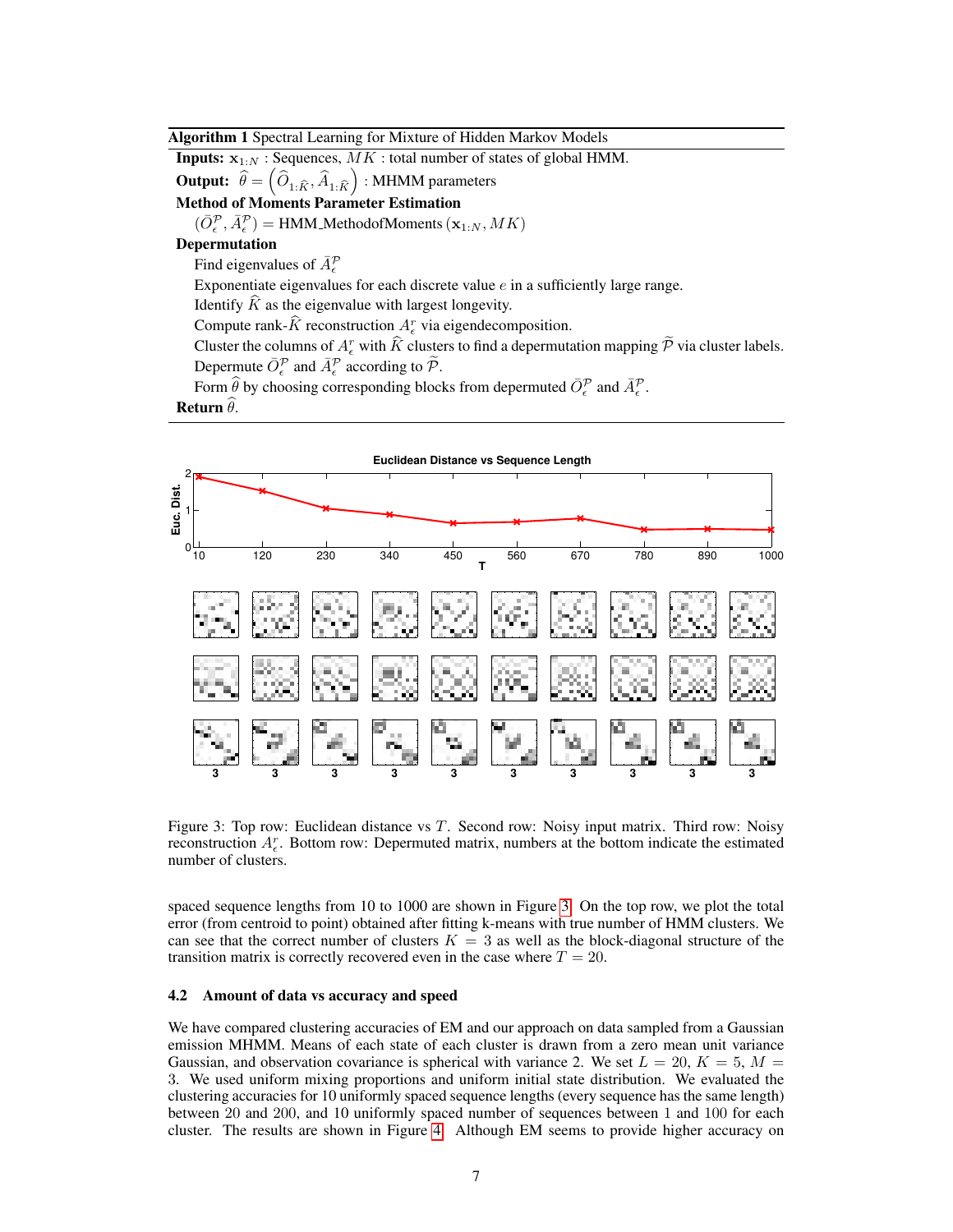

Figure 4: Clustering accuracy and run time results for synthetic data experiments.

| Algorithm            | 1v2 | 1v3 | 1v4 | 2v3 | 2v4 | 2v <sub>5</sub> |
|----------------------|-----|-----|-----|-----|-----|-----------------|
| Spectral             | 100 | 70  | 54  | 83  | 99  | 99              |
| EM init. w/ Spectral | 100 | 99  | 100 | 96  | 100 | 100             |
| EM init. at Random   | 96  | 99  | 98  | 83  | 100 | 100             |

Table 1: Clustering accuracies for handwritten digit dataset.

regions where we have less data, spectral algorithm is much faster. Note that, in spectral algorithm we include the time spent in moment computation. We used four restarts for EM, and take the result with highest likelihood, and used an automatic stopping criterion.

# 4.3 Real data experiment

We ran an experiment on the handwritten character trajectory dataset from the UCI machine learning repository [8]. We formed pairs of characters and compared the clustering results for three algorithms: the proposed spectral learning approach, EM initialized at random, and EM initialized with MoM algorithm as explored in [9]. We take the maximum accuracy of EM over 5 random initializations in the third row. We set the algorithm parameters to  $K = 2$  and  $M = 4$ . There are 140 sequences of average length 100 per class. In the original data,  $L = 3$ , but to apply MoM learning, we require that  $MK < L$ . To achieve this, we transformed the data vectors with a cubic polynomial feature transformation such that  $L = 10$  (this is the same transformation that corresponds to a polynomial kernel). The results from these trials are shown in Table 1. We can see that although spectral learning doesn't always surpass randomly initialized EM on its own, it does serve as a very good initialization scheme.

# 5 Conclusions and future work

We have developed a method of moments based algorithm for learning mixture of HMMs. Our experimental results show that our approach is computationally much cheaper than EM, while being comparable in accuracy. Our real data experiment also show that our approach can be used as a good initialization scheme for EM. As future work, it would be interesting to apply the proposed approach on other hierarchical latent variable models.

Acknowledgements: We would like to thank Taylan Cemgil, David Forsyth and John Hershey for valuable discussions. This material is based upon work supported by the National Science Foundation under Grant No. 1319708.

# References

- [1] A. Anandkumar, D. Hsu, and S.M. Kakade. A method of moments for mixture models and hidden markov models. In *COLT*, 2012.
- [2] A. Anandkumar, R. Ge, D. Hsu, S.M. Kakade, and M. Telgarsky. Tensor decompositions for learning latent variable models. *arXiv:1210.7559v2*, 2012.